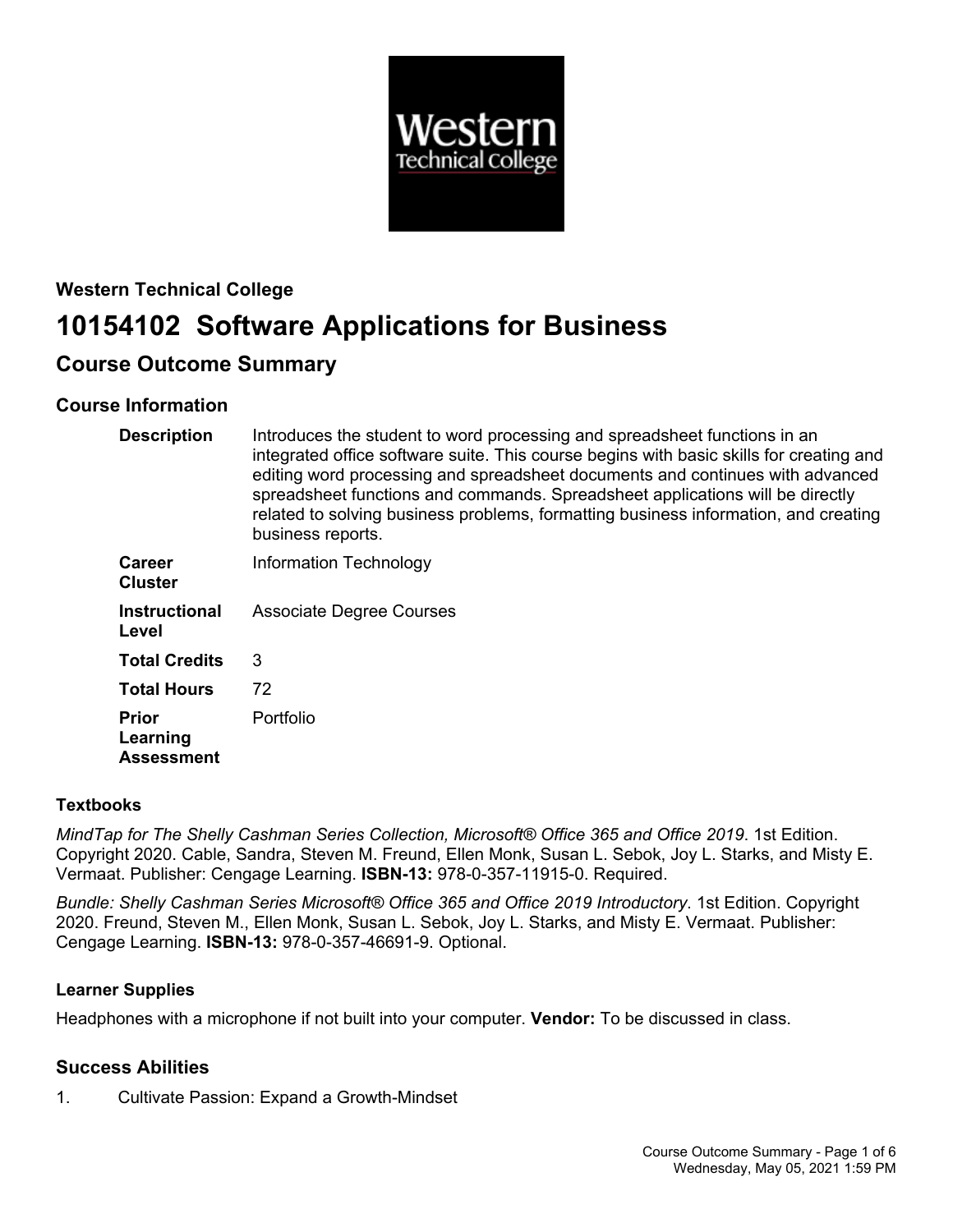- 2. Live Responsibly: Foster Accountability
- 3. Refine Professionalism: Improve Critical Thinking
- 4. Refine Professionalism: Practice Effective Communication

## **Program Outcomes**

1. Manage software.

## **Course Competencies**

## **1. Practice file management and organization.**

### **Assessment Strategies**

- 1.1. Demonstration
- 1.2. Written Product

#### **Criteria**

#### *You will know you are successful when*

- 1.1. you explain three pros/cons of USB, hard drive, and cloud-based storage.
- 1.2. you explain the importance of backing up materials.
- 1.3. you explain your preference for backing up materials.
- 1.4. you zip and unzip files.
- 1.5. you save and move files.

#### **Learning Objectives**

- 1.a. Explore cloud-based environments.
- 1.b. Examine zip and unzipped files.
- 1.c. Investigate benefits of zipping and unzipping files.
- 1.d. Explore saving various materials to USB, hard drive, and cloud-based storage.
- 1.e. Examine the importance of backing up documents.

## **2. Examine resources for troubleshooting software questions.**

#### **Assessment Strategies**

2.1. Scenario Response

#### **Criteria**

#### *You will know you are successful when:*

- 2.1. you document how you used the F1/help feature to troubleshoot.<br>2.2. vou summarize one video that explains how to troubleshoot.
- you summarize one video that explains how to troubleshoot.
- 2.3. you explain which troubleshooting method you prefer and why.

#### **Learning Objectives**

- 2.a. Define troubleshooting.
- 2.b. Identify sources to troubleshoot software questions.<br>2.c. Examine various methods for learning how to trouble
- Examine various methods for learning how to troubleshoot software questions.
- 2.d. Examine systematic processes to search for the source of a problem.

## **3. Implement internet search engine for research.**

#### **Assessment Strategies**

3.1. Written Product

## **Criteria**

#### *You will know you are successful when:*

- 3.1. you research your topic using a minimum of three search engines, including Google Scholar.
- 3.2. you identify the search engines you used to find sources.
- 3.3. you identify the three advanced search options utilized and how this affected search results.
- 3.4. you find three credible sources.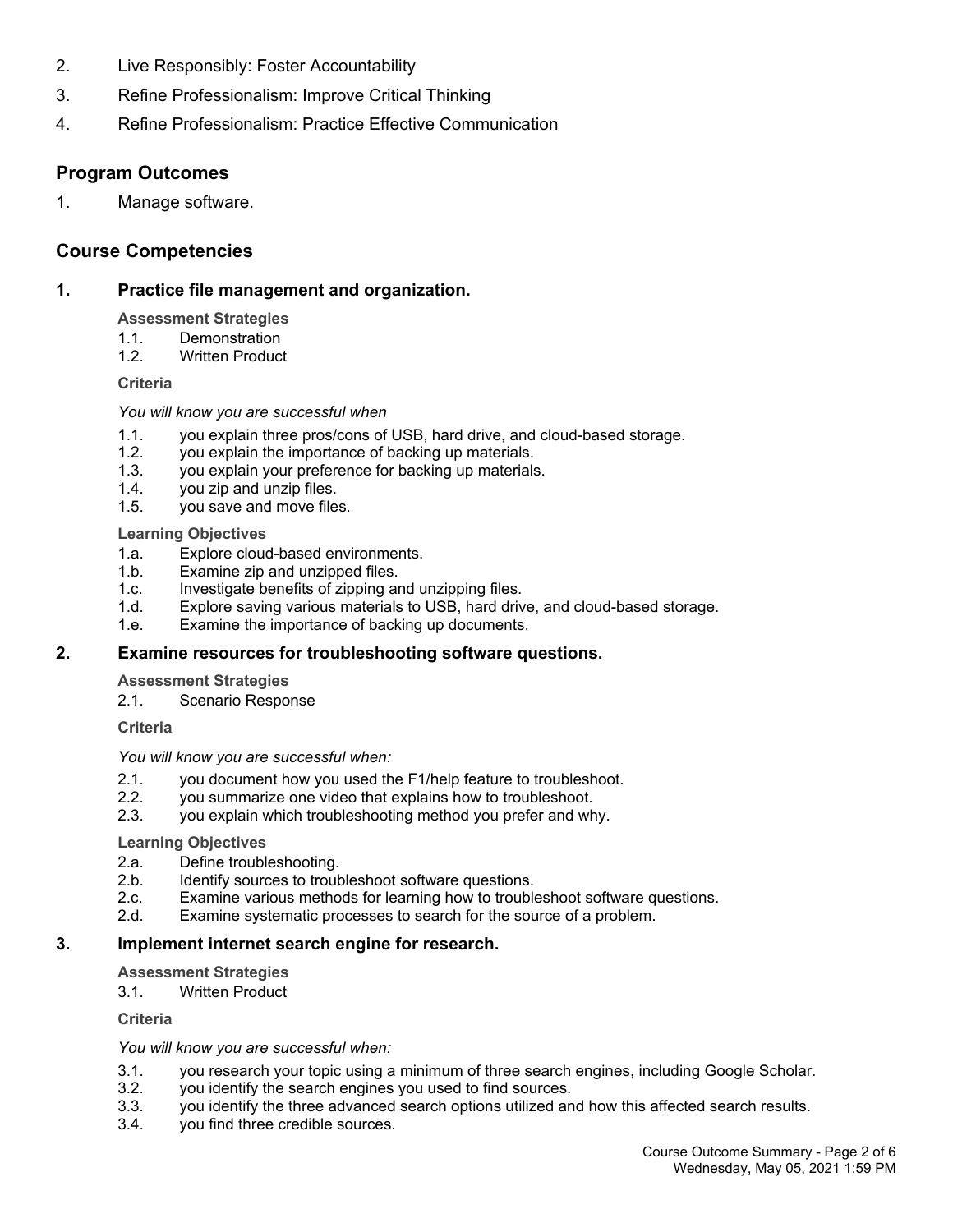- 3.5. you cite your sources.
- 3.6. you explain the difference between types of resources found in Google Scholar versus other search engines.
- 3.7. you explain the credibility of each source.

#### **Learning Objectives**

- 3.a. Explore various search engines.
- 3.b. Explore Google Scholar.
- 3.c. Determine credibility of researched sources.
- 3.d. Utilize advanced search options to refine sources for project research.
- 3.e. Explore copyright versus open sources for research.

## **4. Set up an electronic calendar using software.**

### **Assessment Strategies**

4.1. Product

### **Criteria**

### *You will know you are successful when:*

- 4.1. you create a calendar appointment using email software.<br>4.2. vou add an attachment to the calendar appointment.
- you add an attachment to the calendar appointment.
- 4.3. you schedule the calendar appointment as a recurring meeting.
- 4.4. you set up a reminder for the calendar appointment.
- 4.5. you send the calendar appointment as a meeting invite.

### **Learning Objectives**

- 4.a. Explore available email calendar applications.
- 4.b. Examine various calendar functions.
- 4.c. Determine a tool that meets your needs.

## **5. Examine email software.**

### **Assessment Strategies**

5.1. Product

#### **Criteria**

*You will know you are successful when:*

- 5.1. you accept a calendar invitation.
- 5.2. you save an attachment from a calendar invitation.
- 5.3. you construct a business professional email.
- 5.4. you provide a descriptive subject line.
- 5.5. you verify your email includes the following elements: subject line, introduction/salutation, concise message, complimentary close, and signature.
- 5.6. you use the "to" and "cc" features.
- 5.7. you upload an attachment(s) to an email.
- 5.8. you describe the security concerns with phishing and whaling emails.

#### **Learning Objectives**

- 5.a. Investigate various email applications.
- 5.b. Demonstrate proper email etiquette.
- 5.c. Explore email functions.
- 5.d. Investigate email safety.
- 5.e. Identify phishing (whaling) email.
- 5.f. Identify spam emails.

## **6. Prepare business correspondence using document processing software.**

#### **Assessment Strategies**

6.1. Written Product

## **Criteria**

# *You will know you are successful when:*

6.1. you include a heading that contains to, from, date, and subject.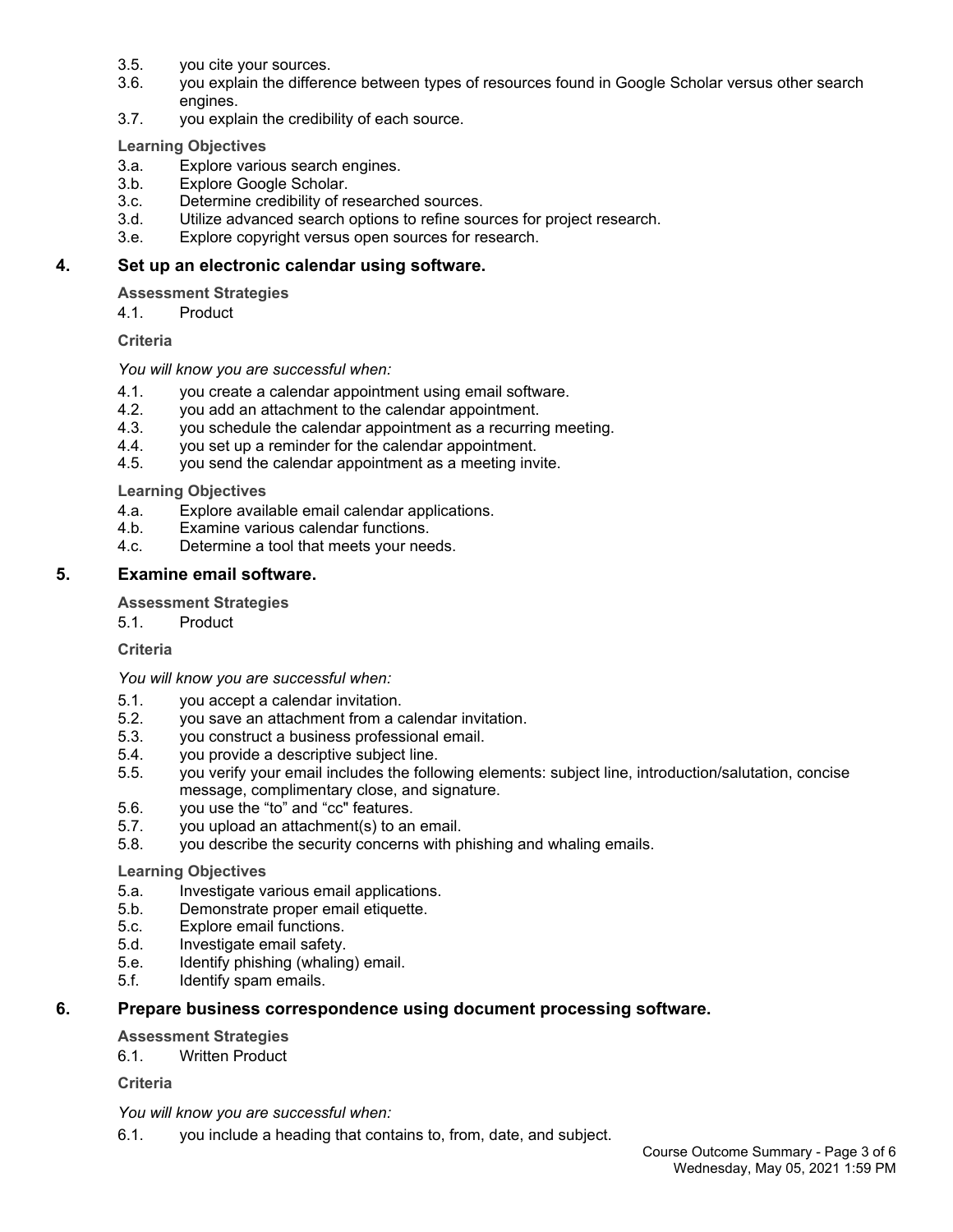- 6.2. you use provided letterhead.
- 6.3. you use block-style paragraphs (no indentation; line between paragraphs).
- 6.4. you set tabs as specified.
- 6.5. you utilize a bulleted list with a minimum of three bullets.
- 6.6. you insert a table with at least three rows and three columns.
- 6.7. you set margins as specified.
- 6.8. you verify your letter includes inside address block (who you send to), date, salutation, topic paragraph, supporting paragraph, conclusion, complimentary close, and signature line (your name and title).
- 6.9. you use spell check software prior to final submission.
- 6.10. you use correct and appropriate grammar, punctuation, spelling, syntax, and word usage.

#### **Learning Objectives**

- 6.a. Explore document processing software formatting functionality.
- 6.b. Use document processing software to create professional business documents (ex: business memo, business letter, and agenda).
- 6.c. Copy information.
- 6.d. Move information.
- 6.e. Use a template to develop a new file.
- 6.f. Create and format tables.
- 6.g. Use spell check feature.
- 6.h. Explore reviewing tools to proofread documents.
- 6.i. Apply best practices in preparing business professional documents (ex: spelling, grammar, syntax, format matches purpose, etc).

## **7. Prepare a report using document processing software.**

### **Assessment Strategies**

7.1. Report: 2 to 5 pages in length

### **Criteria**

### *You will know you are successful when:*

- 7.1. you write content based on your final business project.
- 7.2. you use MLA formatting for report.
- 7.3. you ensure your document includes the following information: your name, instructor name, class name, and date.
- 7.4. you use a minimum of two in-text parenthetical references.
- 7.5. you include a Works Cited page.
- 7.6. you insert a page break after the Works Cited page.
- 7.7. you insert a picture (not clipart) of your choice that relates to your topic on the top of the new page.
- 7.8. you format the picture and layout as desired.
- 7.9. you insert a next page section break after the page with the picture.
- 7.10. you insert a spreadsheet document table that includes a comparison of data relevant to your research.
- 7.11. you insert a chart below the table that graphically displays the data used in your table.
- 7.12. you insert a next page section break after the chart.<br>7.13. vou insert a SmartArt graphic of your choice into this
- you insert a SmartArt graphic of your choice into this section that shows an illustration relating to your research.
- 7.14. you change the layout of section three from portrait to landscape.
- 7.15. you use correct and appropriate grammar, punctuation, spelling, syntax, and word usage.

#### **Learning Objectives**

- 7.a. Insert header, footer, and page numbers.
- 7.b. Use SmartArt.
- 7.c. Integrate spreadsheet software information into documents.
- 7.d. Use multiple page layout options. (page breaks, section breaks, landscape, portrait).
- 7.e. Insert picture (not clipart).
- 7.f. Use the mark-up/review feature.
- 7.g. Explore MLA report formatting (1" margins, 12 point Times New Roman font, double line spacing, indented first lines, header with surname and page number in right corner, title is centered.)
- 7.h. Explore MLA formatted Works Cited page (formatting, hanging indents, listed in alphabetical order).
- 7.i. Explore citation/reference page feature.

## **8. Explore how spreadsheet software is used to communicate business information.**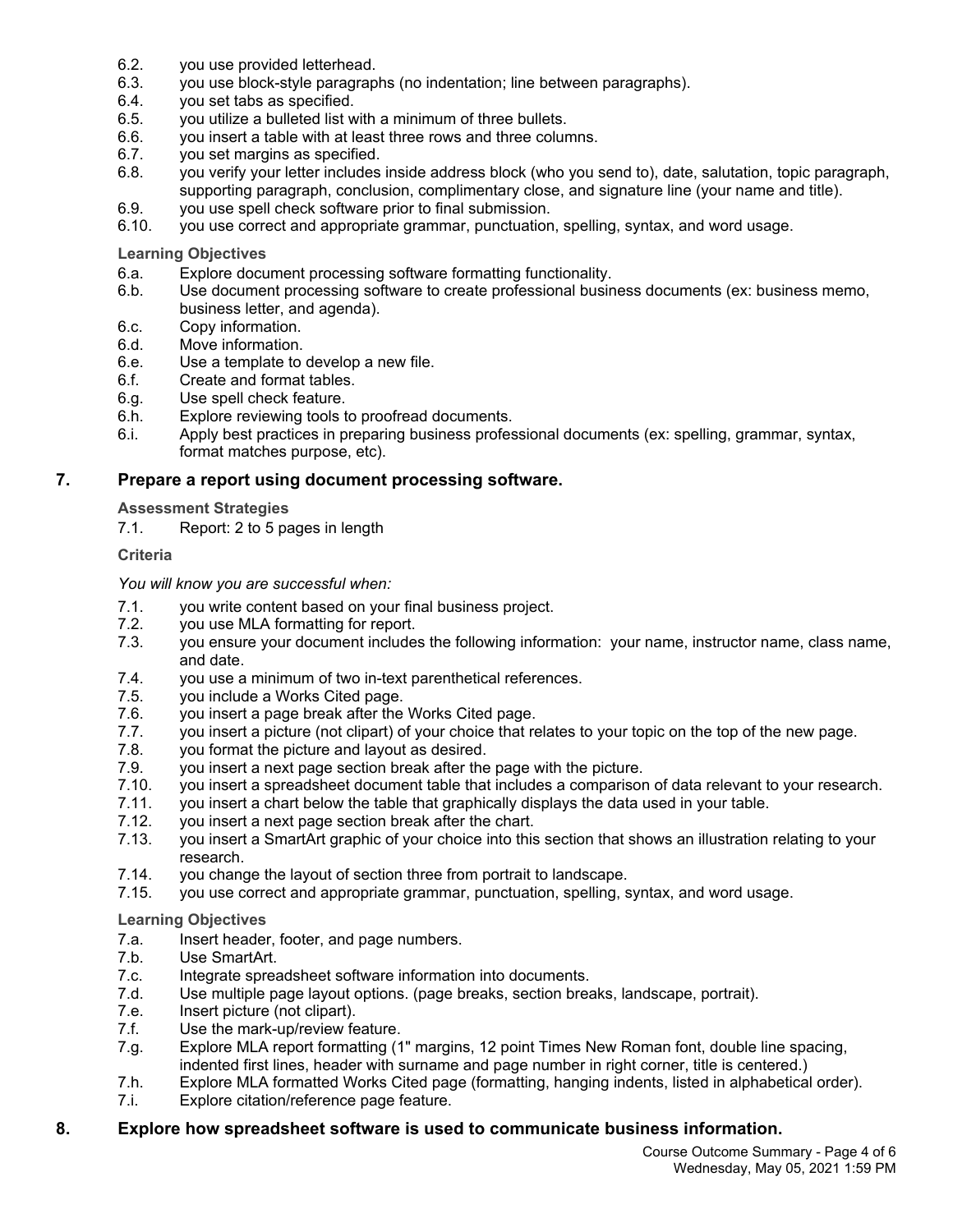## **Assessment Strategies**

8.1. Spreadsheet

## **Criteria**

*You will know you are successful when:*

- 8.1. you use three functions (SUM, AVG, and COUNT).
- 8.2. you use four formulas (subtraction, multiplication, division, and addition).
- 8.3. you demonstrate the use of the basic orders of operations in a formula (ex: multiply first, then add…)
- 8.4. your spreadsheet contains a title, sub-title, column labels, row labels, and cell data.
- 8.5. you format text, numbers, cells, and page.
- 8.6. you use the merge and center feature.
- 8.7. you sort data in cells.
- 8.8. you demonstrate absolute and relative cell referencing.

## **Learning Objectives**

- 8.a. Outline basic components of a spreadsheet.
- 8.b. Examine potential purposes of spreadsheet software in business.
- 8.c. Explore features of spreadsheet software.
- 8.d. Examine how to copy and move information.
- 8.e. Investigate page set-up.
- 8.f. Explore autofill function.
- 8.g. Use basic formulas and functions.
- 8.h. Differentiate between relative and absolute references when copying and/or moving a formula or function.
- 8.i. Use if-statements.
- 8.j. Use the sort and find function.
- 8.k. Use graphs/charts.
- 8.l. Use formatting features to change appearance of a spreadsheet.
- 8.m. Use conditional formatting.

## **9. Prepare a project using presentation software.**

## **Assessment Strategies**

9.1. Presentation

**Criteria**

*You will know you are successful when:*

- 9.1. you follow the 7x7 rule when creating slides.
- 9.2. you verify your theme is consistent.
- 9.3. you choose background, font, and color scheme appropriate to the message/theme.
- 9.4. you minimize the use of distracting images and sounds.
- 9.5. you choose meaningful images that align with content.
- 9.6. you apply transitions from slide to slide that flow well.
- 9.7. you cite sources.
- 9.8. you use correct spelling and grammar.
- 9.9. you align your oral presentation with the meaning/content of slides.

## **Learning Objectives**

- 9.a. Acquire information on what is needed for a presentation.
- 9.b. Explore various presentation software.
- 9.c. Practice professional presentation skills.<br>9.d. Investigate features of presentation softv
- Investigate features of presentation software.
- 9.e. Examine best practices for organizing presentations.

## **10. Explore available applications for a business problem.**

## **Assessment Strategies**

10.1. Demonstration

## **Criteria**

*You will know you are successful when:*